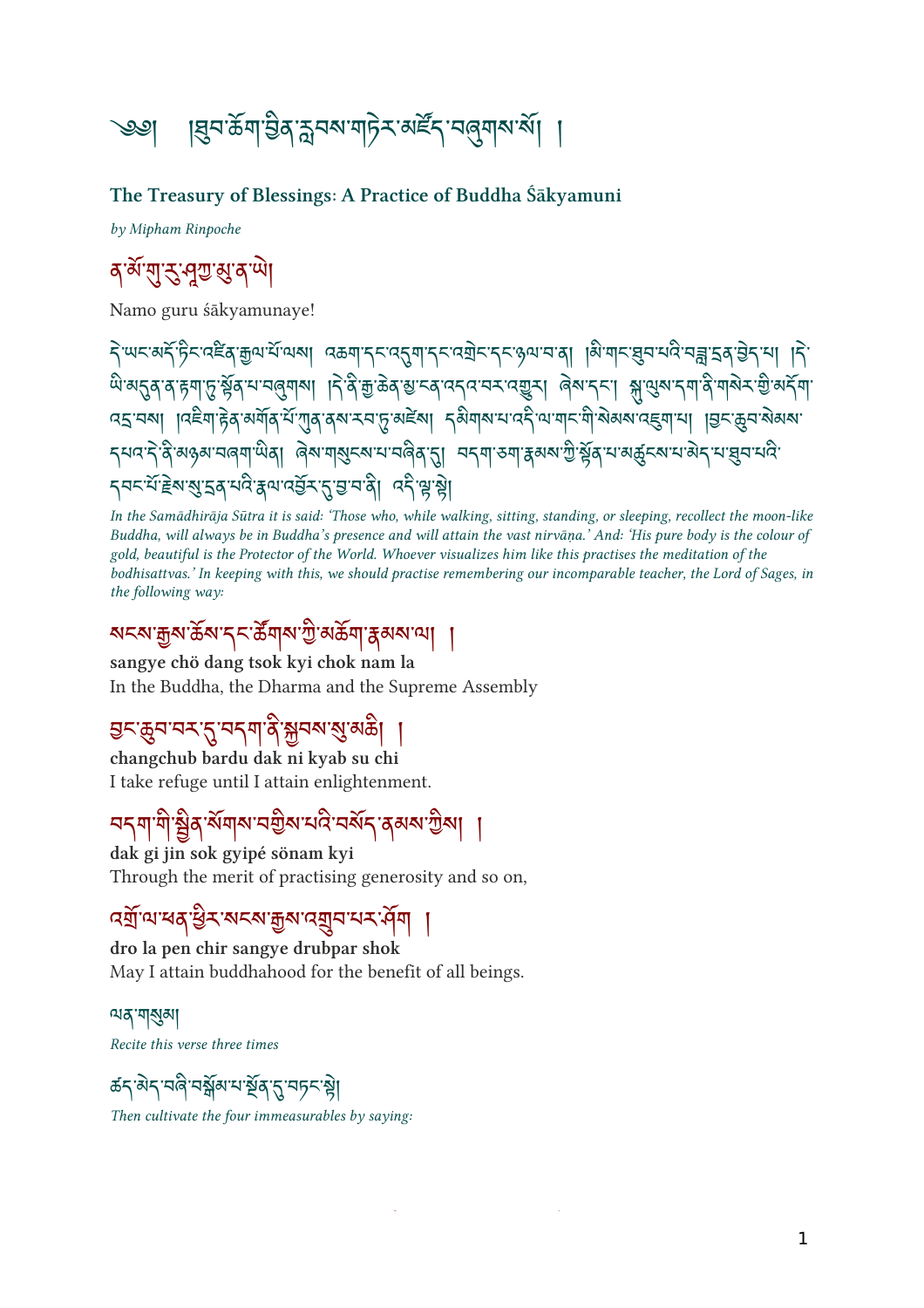#### ষ্ণমান্ত মুখ্য স্থা বিদ্যালয় স্থা বিদ্যালয় স্থা বিদ্যালয় স্থা

semchen tamché dewa dang dewé gyu dang denpar gyur chik May all sentient beings enjoy happiness and the causes of happiness!

#### त्रैना नन्नेल रेन्डिना नन्नेल की प्रै रेन्जुल नन् जैन २न।

dukngal dang dukngal gyi gyu dang dralwar gyur chik May they be free from suffering and the causes of suffering!

## য়ৢমা'নম্থঅ'ৰ্মব্'মব্ব'ম'ব্দ'ৰ্ম'বহ্ৰঅ'ন্ম'য়ু্ম'ঙ্গম

dukngal mepé dewa dang mindralwar gyur chik May they never be separated from the sacred happiness devoid of suffering!

# $\partial_{\alpha}$ र्भकर्णाया $\partial_{\alpha}$ ा। $\partial_{\beta}$ याम्बा $\partial_{\gamma}$ रुखाकर्णकर्णकर्णमाणावीवयानसंख्या

nyering chakdang nyi dang dralwé tang nyom tsemepa la nepar gyur chik And may they dwell in boundless equanimity that is free from attachment and aversion!

#### ઢૅંચઃਬਕਬਾऊқाश्चरायादरायलेवा आञ्चानायादे दॅवालारी जाउँ सारी सारायाना

Bringing to mind how all phenomena appear and yet lack inherent existence, recite the following:

#### ू भूवेन हैन्न है। १२ हेर्नु दर्दन ग

ah, kyemé tongpanyi dang tenjung gi Āḥ! As the union of unborn emptiness and the ceaseless

#### ষুনমনেশমান্ত্রন্'ব্রন'ন্দ্র্মান্ত্রু'ন্সই'র্জুন্মা ।

nangwa gakmé zungjuk gyumé tsul Appearances of interdependence, magically there appears

#### <u>২২ ৯</u>29 da alist app 39 m app 231 |

rang dün namkhar chötrin gyatsö ü Before me in the sky, amidst vast clouds of offerings,

# ན་ན་ང་ ི་པད་་་བ་ ེ ང་། །

rinchen sengtri pé nyi dawé teng On a jewelled lion throne, and lotus, sun and moon disc seats,

# ३१ २ २३ - २ २१ १५ १५ १५ १

tönpa tsungmé shakya sengé ni The incomparable teacher, Lion of the Śākyas.

#### dov 5 st (2019) 19 pc log proper

ser gyi dokchen tsen dang pejé den His body the colour of gold, adorned with major and minor marks.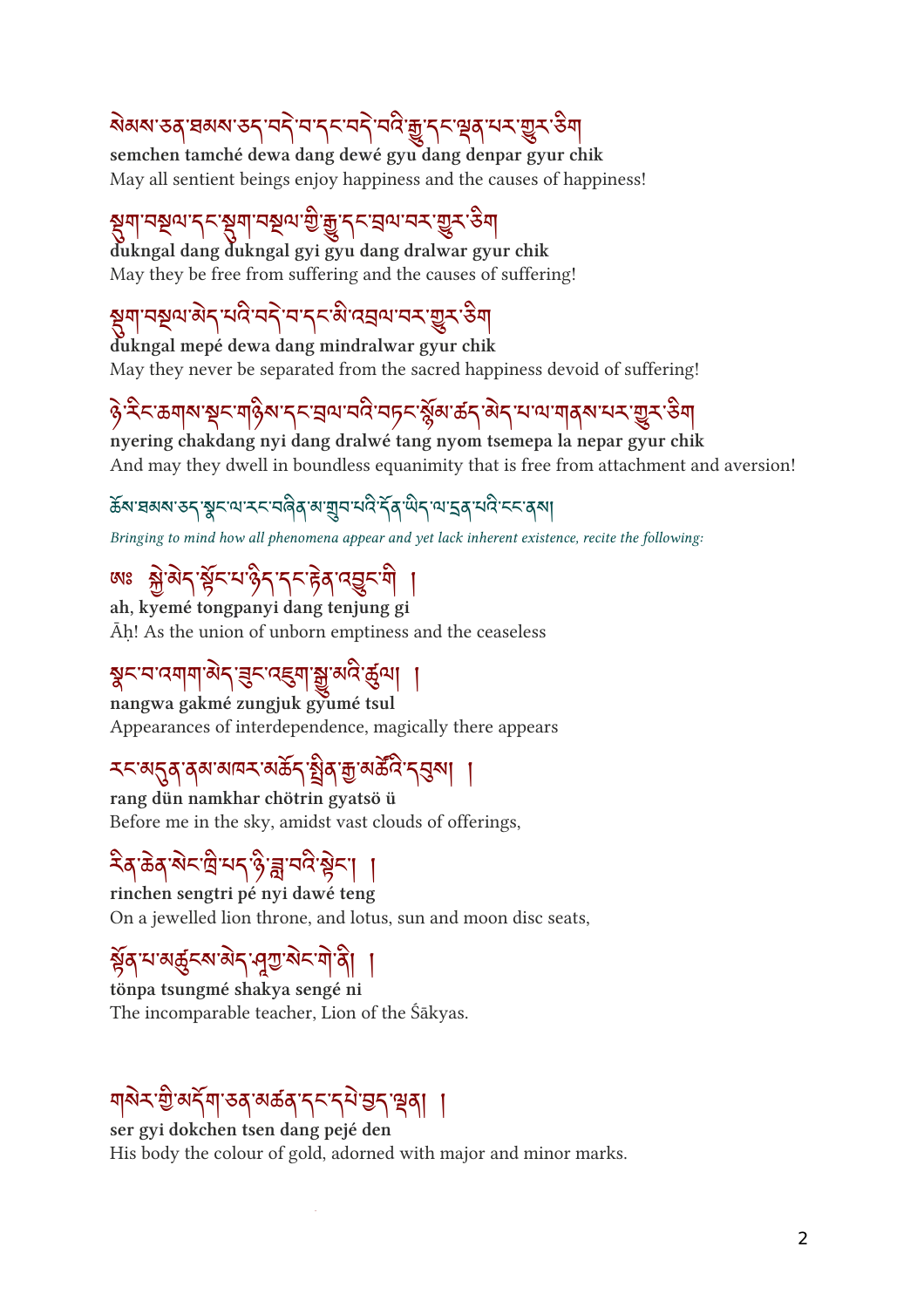#### क्ष्य गया गुरुव गया है हे भ्रुष गुरू नर्लुगया |

chögö sum sol dorjé kyiltrung shyuk Clad in the three Dharma robes, he sits in vajra posture.

#### ३॥ गण्य यागवेव ३॥ ग्रीजागवारा गण्ट्यान् ।

chak yé sa nön chakgya lek kyang shing His right hand gracefully poised in the earth-touching mudrā,

# ઉન નીબર્વ વ્યુઝેવ નાર્વન નઉને કોર 'ફ્રીન નવન નજીવના' ।

chak yön nyamshyak dütsi lhungzé nam And his left hand is in the gesture of meditation, holding an alms-bowl full of nectar.

# ᆌ 이 시 윈 시 워 시 게 키 티 시 트 / 시 시 디 시 시 시 | |

ser gyi ri tar ziji pal barwa Like a mountain of gold, magnificent, he shines in splendour,

#### สามารถ สามารถ (สิ้นที่ สิ้นที่)

yeshe özer drawé khaying khyab Spreading beams of wisdom light across the whole expanse of space.

#### ་བ་ས་བད་གནས་བན་བ་ག་ས ོ གས། །

nyewé sé gyé neten chudruk sok The Eight Close Sons, Sixteen Elders and the like—

#### $\mathcal{A}$ ସ୍ୱାର ବ୍ୟାବସ ବାସ ବାସ କିଆର ଜାତୀ ମଥିବା ଉଚ୍ଚା ।

pak tsok gyatsö khor gyi yong kor shying A vast, ocean-like retinue of noble beings encircles him all around.

#### ২৭ ন.৯৭ রিস হার নের রাজ্য নেন। ।

drenpa tsam gyi sishyi ta nyi lé Simply think of him and he grants the glory of the highest bliss:

#### क्षेत्र बात्र नई न अकर्ता तो रेखन अला ।

namdrol dewa chok gi pal tsolwa Liberation from samsāra and nirvāna, the two extremes.

#### $\partial \overline{\partial}$ ەلەلەر بەلەلگەن ئايدىن بەلگەن ئاملىق

kyab kündüpé daknyi chenpor sal He is the Great Being, perfect embodiment of every source of refuge.

The set of the set of the set of the set of the set of the set of the set of the set of the set of the set of  $\mathbb{S}$ २००९ गुण सेल गुर्आ तालेगील रेट पैल गोट से लटाई सेट लावटाउ ताउने बाट से उर्जनाल न रहे हैं स्वान्त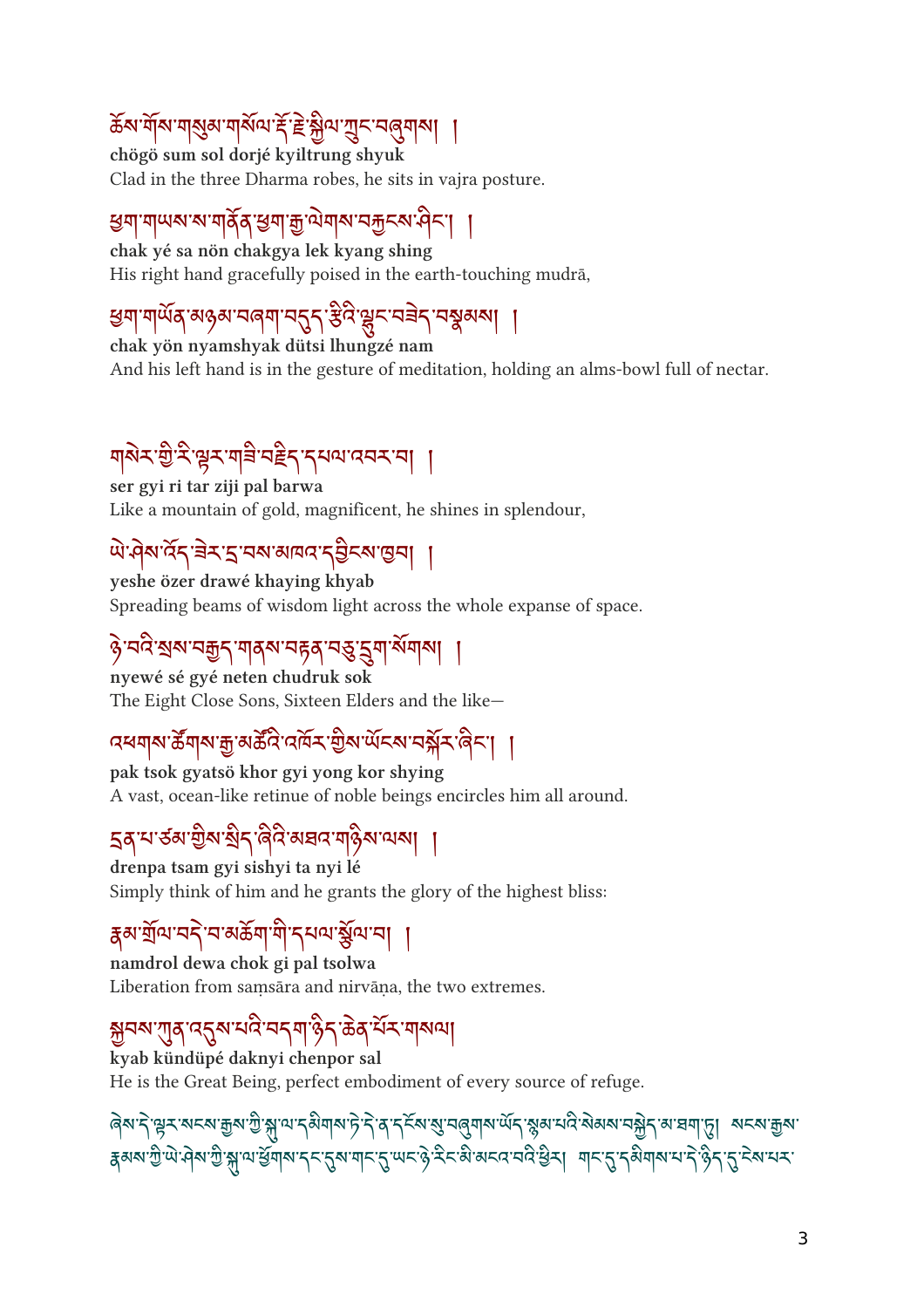<u> ન</u>િલેનીઅસન્તર્સિટને) અને તાઓ નોન્નિનીઅન્ય ઐઅજને કર્ન નો |ને તા બર્2વે વે ને નિલેનીઅર્ગ |હેની નન્ન કર્વ ลิต 922 สิงคม ค.ศ. 1825 - 1825 - 1927 - 1928 - 1929 - 1929 - 1929 - 1929 - 1929 - 1929 - 1920 - 1930 - 1930 - মম্মাম মাজিয়াৰ বিদ্যালী আৰু বিদ্যালী আৰু দিব আৰু বিদ্যালী পৰা পৰিবল্ ང་། །ཚད་ད་པ་་བསོད་ནམས་ང་པོ་འལ་བར་འར། །ན་མོངས་འར་བ་ག་བལ་ཐམས་ཅད་ང་འར་ ଽ୲୲୲୳ଽ୳ଌ୶୴ଽ୳୳ଽ୳ଽ୲ଌୖଽଽ୳୳ଽ୲ଌୗଽଌୗଽୡ୲ଌୗଽ୲୰୲୰ଌ୶୷ଌୗଽ୲୳୳ଽ୲୳୲୳୳୳୳୳୳୳ଌ ্ন'নয়ুন'শ্ল্লী ব্ৰহম'ন্মন'ৰ্লিন'শীৰ্অন'চৰ'নশ্লুৰ'ম'ন্মমা ।ৰ্ক্ৰম'ক্লমম'ৰমৰ'ডন'ৰ্দ্ৰন'নলীৰ'টা ।বৰ্ত্তৰ'মনীক্ট'ন'ৰম ্দৃ শাৰ্মা ।শানমীম য়ুঁৰ অৰ্সক্ত বদবা । বি বহনি বহনা ব্ৰীষ্ম নেতাৰী প্ৰমানীৰীৰ অন্যান প্ৰতিষ্মা প্ৰমান বি <u>ผสุสหั</u>นที่

Visualize the form of the Buddha in this way, and imagine that he is actually there, in front of you. The instant that you generate this thought—as the buddhas' wisdom body is not constrained by limits like time or location—he will certainly be there. One of the sūtras says: Should anyone think of the Buddha, he is there, right in front of them, constantly granting his blessings and freedom from all harm. The merit gained through visualizing the Buddha is inexhaustible; it is a source of virtue that will never go to waste. As it says in the Avataṃsaka Sūtra: By seeing, hearing or offering to the buddhas, a boundless store of merit is amassed. Till we are rid of all the destructive emotions and the suffering of saṃsāra, this compounded merit will never go to waste. Also, whatever prayers of aspiration we make before the Buddha will be fulfilled.

As it says in the Teaching on the Qualities of Mañjuśrī's Pure Land: Everything is circumstantial and depends entirely on our aspiration. Whatever prayers of aspiration we make the results we will gain accordingly. Generate firm conviction in these statements, and recite the following:

#### %रहको नया देरी हैवा क्षेत्रों नया बेट । ।

nyingjé chenpö tsöden nyikmé shying With your great compassion, you embraced this turbulent and degenerate world,

#### བང་ནས་ ོ ན་ལམ་ན་པ ོ་་བ་བཏབ། །

zung né mönlam chenpo ngabgya tab And made five hundred mighty aspirations.

#### པད་དཀར་ར་བགས་མཚན་ཐ ོ ས་ ི ར་་ ོ ག །

pekar tar ngak tsen tö chir mindok You are as exalted as the white lotus; whoever hears your name shall never return to saṃsāra—

#### ३१ १३१ १३ है ३१ थे छन्। उक्तवान् ।

tönpa tukjé chen la chaktsal lo Most compassionate teacher, to you I pay homage!

#### <u>નર્ગમાંગોહેવે ક્ષેત્રોજીંજ રેત્રો જ્નોજાનર કરીરે નરુઠો |</u>

dakshyen go sum gé tsok longchö ché All my own and others' virtues of body, speech and mind, together with all our possessions,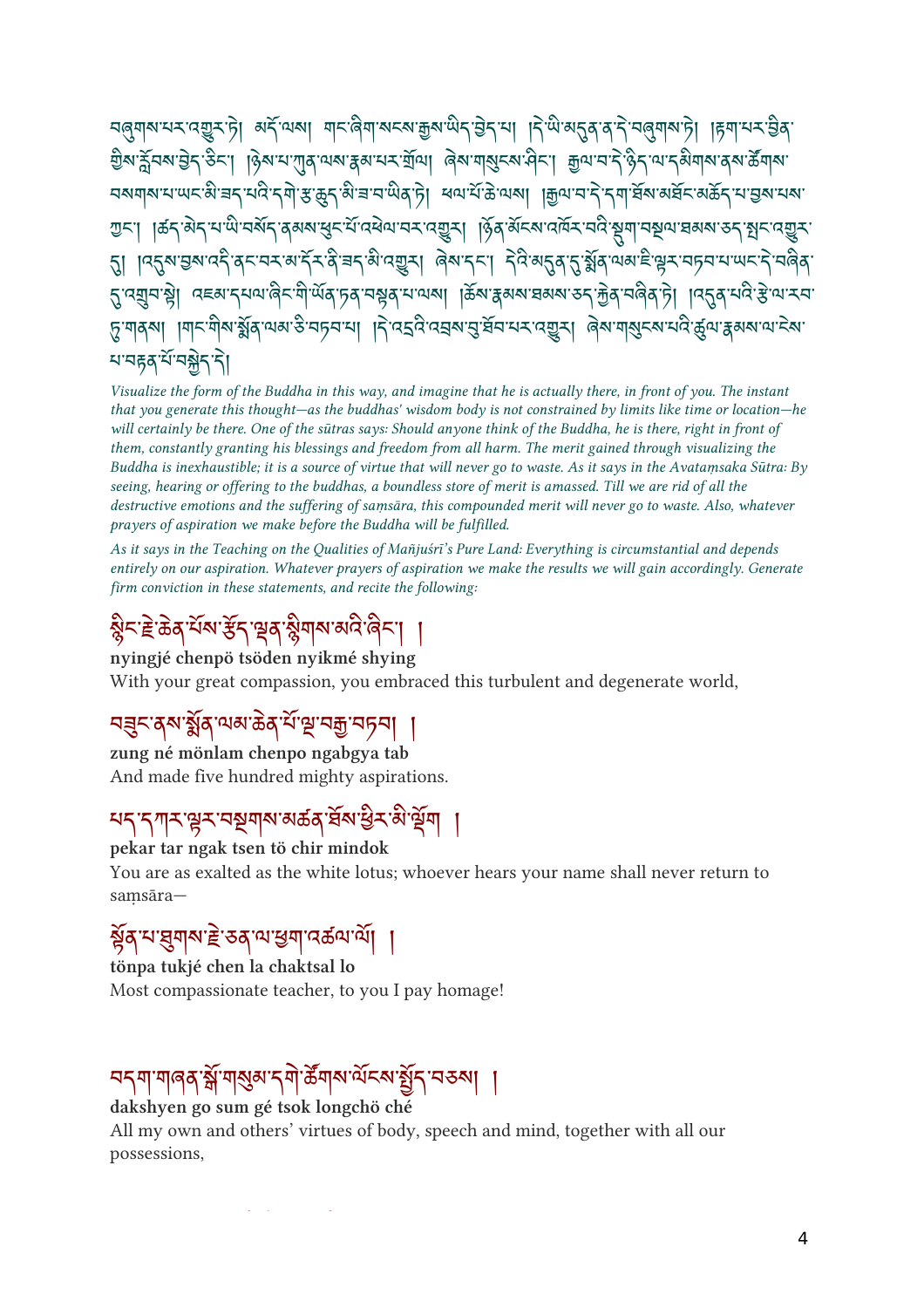# $\mathbb{Z}$ g ้าร $\mathbb{Z}$ จัด $\mathbb{Z}$ าร์จัดขุ $\mathbb{Z}$ จัดขุ $\mathbb{Z}$ จัด $\mathbb{Z}$

kunzang chöpé trin du mik né bul Visualized like Samantabhadra's offering clouds, I offer to you.

#### धर्मा अर्च बेल नवना अर्था सिट वालील जी |

tokmé né sak diktung malüpa

All the harmful actions and transgressions I have committed throughout beginningless time,

#### %्वेषादश्चेन न स्वानिवारा अन्न नर्मनान | |

nying né gyöpa drakpö sosor shak Each and every one I now confess, with intense and heartfelt regret.

## ้ธรรม พระ ที่ 13 ปร. 2 ปร. 2 ปร. 2 ปร. 2 ปร. 2 ปร. 2 ปร. 2 ปร. 2 ปร. 2 ปร. 2 ปร. 2 ปร. 2 ปร. 2 ปร. 2 ปร. 2 ปร.

pak dang sosö kyewö gewa ni In all virtuous actions, of the noble ones and ordinary beings,

#### งิท ปลิต กุตปุตบ ธุตฮิ ศ.ศ. 21 |

dü sum sak la jesu yi rang ngo Accumulated throughout the past, present and future, I rejoice.

# ཟབ་ང་་་ས་ ི་འར་ལ ོ་ལ། །

zab ching gyaché chö kyi khorlö tsul Turn the Wheel of the profound and vast Dharma teachings,

#### त्रिनील तब्रैन ब्रैंबे ब्राउक्से तन तभ्रेन 9 गोबानी |

chok chur gyün michepar kor du sol Ceaselessly and in every direction, I pray!

### ७११ वे बेब बागद मैं शैद लामक भी |

khyö ni namkha tabü yeshe ku Your wisdom body is like space

#### २२ गोलैल उत्त उर्की कर नन नर्बनील कर जी |

dü sum pogyur mepar shyuk mö kyi And remains changeless throughout past, present and future.

#### ᆌ2대당대왕수수수왕대투제 영재왕이 2011

duljé nang ngor kyé jik tsul tön kyang Yet in the perception of those to be guided, you go through the display of birth and death;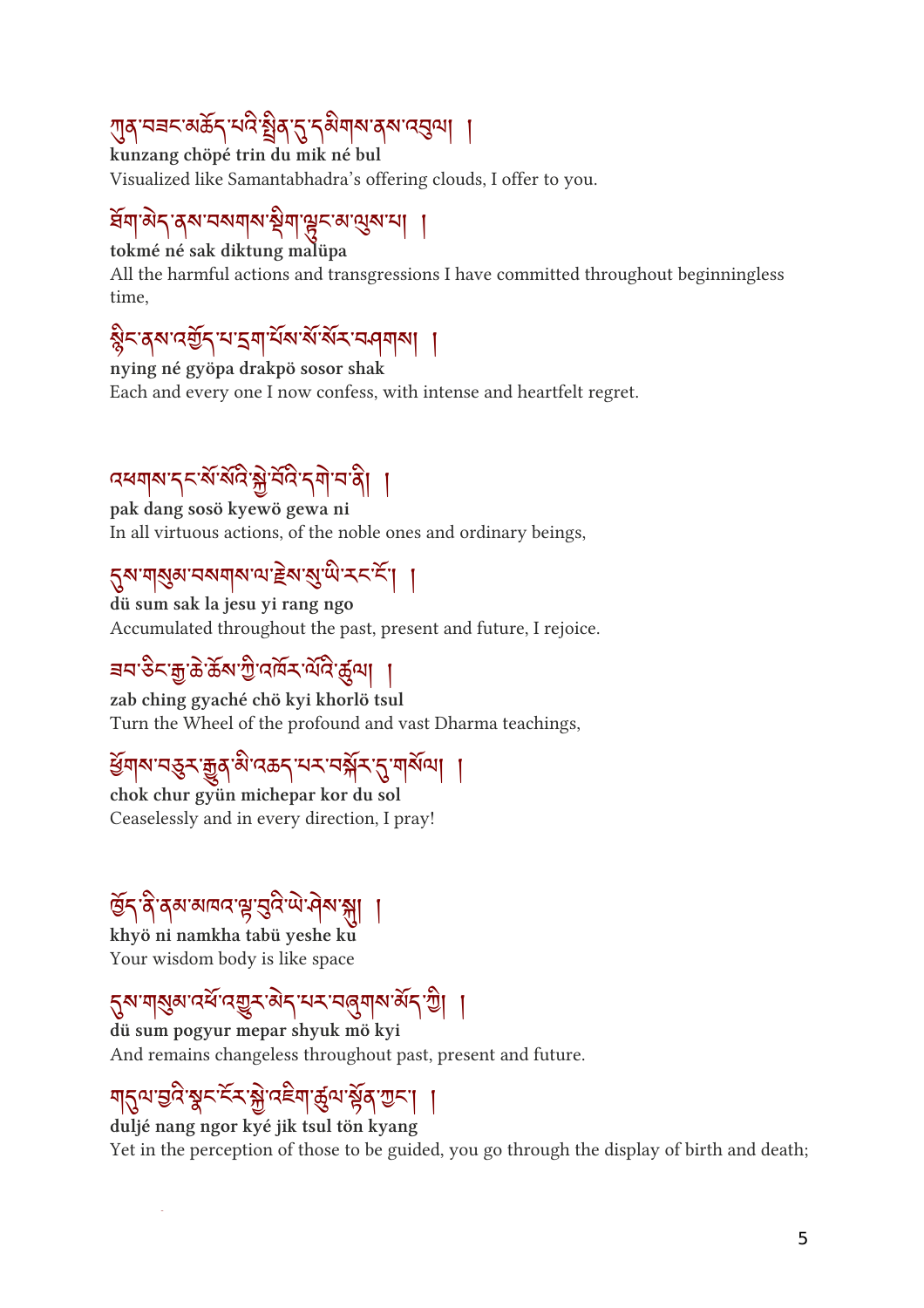#### ह्मैप सद गर्नुगुरु भ्रे ६गुरु क्षेत्र पत्र अन्त्र। ।

trulpé zukku taktu nangwar dzö Even so, let your form body continue always to appear.

#### ၁၂၂၂၂၁ ၂၁ ၂၁၀ ၁၁ ၂၁ ၂၁ ၂၁ ၂၂ တပြီး ၂၂

dak gi dü sum sakpé gé tsok kyi Through all the virtues I have accumulated in the past, am accumulating now and will accumulate in the future,

#### आयदछन दया न गुरु मा बर्ने भैरी है। ।

khakhyab drowa kün la pen ledu For the sake of benefitting all beings, who are as infinite as space,

## ས་ ི་ལ་པ ོ་ག་་མས་ ེ ད་ང་། །

chö kyi gyalpo taktu nyé jé ching May you, the sovereign of Dharma, be forever pleased,

## क्ष्य हे ग्रीज राज बोजलर घर सर पर सेवा |

chöjé gyalwé gopang tobpar shok And may all attain the state of the victorious one, the Lord of Dharma.

# <u>નર્નની આ કૈનોએ અને તેની ન અનોવે જર્ન થેજની ၂</u>

dakchak nyikmé drowa gönmé nam Living beings like us, adrift in this degenerate age, have no guidance and protection.

#### इनका हेलाईन निर्जलहरू नव लगत २० जन्म |

tukjé lhakpar zungwé kadrin lé Because of your kindness, caring for us with surpassing compassion,

## ا المحمد المحمد المحمد المحمد المحمد المحمد المحمد المحمد المحمد المحمد المحمد

shying dang dü dir rinchen nam sum gyi Every manifestation, in this world now, of the Three Jewels

#### $35 - 55$   $37$   $95 - 39$   $10$   $39$   $11$   $11$

nangwa jinyé khyé kyi trinlé nyi Is your enlightened activity.

# (ลิ มี<sub>ก</sub>ุล ตุล ตุล ตุล ตุล ตุล ตุล ตุล ป

dechir kyab chok tsungmé chikpu ru You are then our only refuge, incomparable, supreme;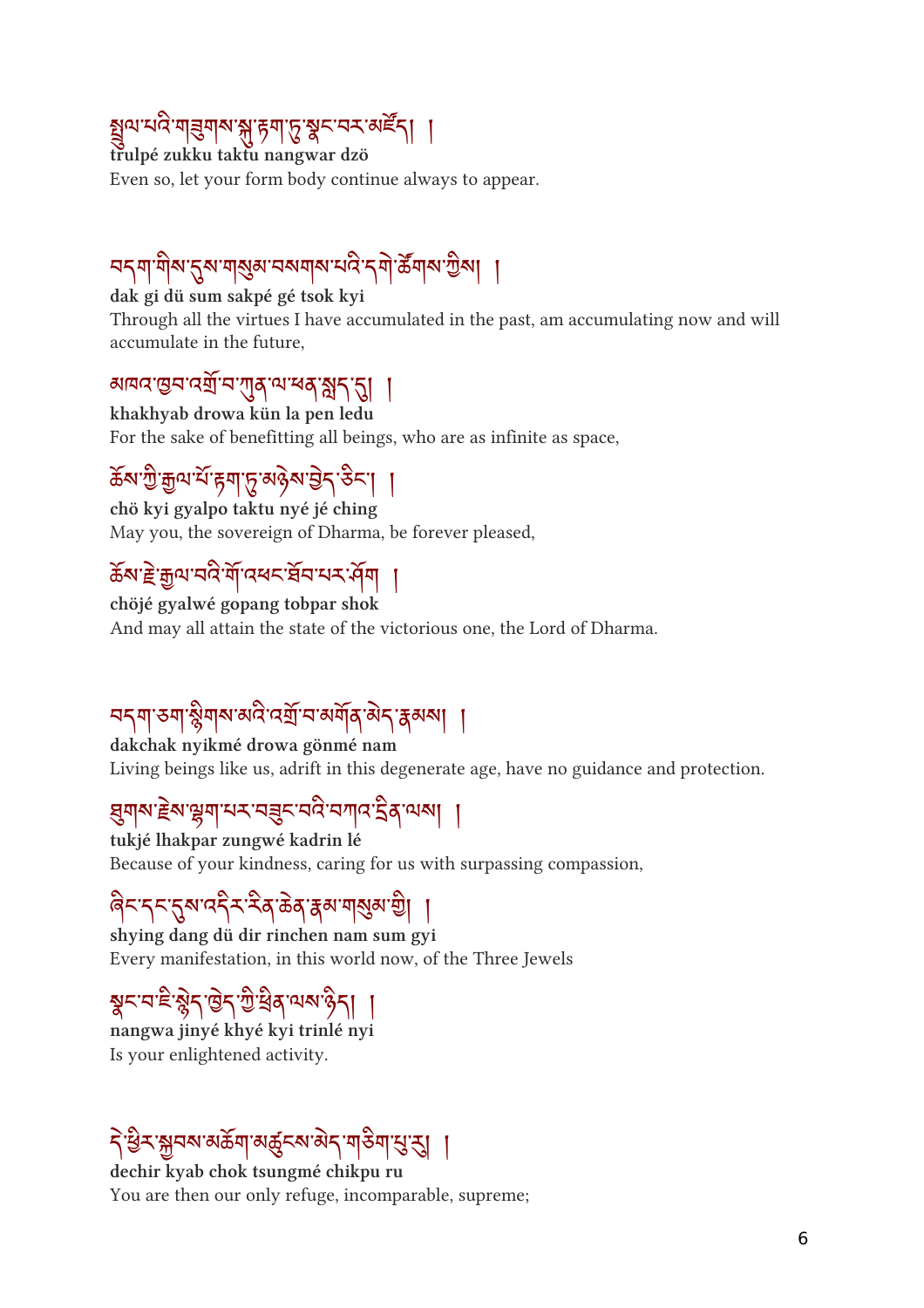## $\omega$

yiché depé nying né soldeb na So from our hearts we pray, with total confidence and faith:

#### ลี่ยุ ลี ฯ ฯจะ ๑๑ ฯ ฯ ฯมี ฯ ฯ | |

ngön gyi damcha chenpo manyelwar Do not neglect the great promises you made in times gone by.

#### ང་བ་བར་་གས་ ེ ས་ ེ ས་འན་མཛོ ད།

changchub bardu tukjé jedzin dzö

But hold us, until we attain enlightenment, with your compassion.

#### <u>२२ लई कथ ग्राही राज्यां नया क्षेत्र नारी का सांचे पार्वताय अनु क्षेत्र नार भी ता का विरोजनाया ग्रे</u>

With the strongest possible confidence and faith, consider that the Buddha is actually there, in front of you. Concentrate one-pointedly on his form. And recite the following as many times as you can:

# $\beta$  a  $\beta$ a  $\gamma$  as  $\gamma$  is  $\gamma$  and  $\gamma$  and  $\gamma$  and  $\gamma$  and  $\gamma$  and  $\gamma$  and  $\gamma$  is  $\gamma$  and  $\gamma$

#### युर्ग र्नेनल क्रैल न सेंज दिन न ल ब्रैन कल ल | | बिर्कर रो | क्रिनल अं अकत | |

#### lama tönpa chomdendé deshyin shekpa drachompa yangdakpar dzokpé sangye pal gyalwa shakya tubpa la chak tsal lo chö do kyab su chi o

Supreme teacher, bhagavan, tathāgata, arhat, complete and perfect Buddha, glorious conqueror, Śākyamuni Buddha, to you I pay homage! To you I make offerings! In you I take refuge!

## ક્ષિણ શૂર્વ નજીવા નવ છેતા ? તેને જીવે ભાગ ઉન્ટે બન્ના નંજન્ય નવ રાકિત્ય વી

Then, as a means of invoking his wisdom mind, recite as many times as you can the following dhāraṇī, which is taught in the abridged Prajñāpāramitā:

#### *ॸ*ॱऽॱয়ৢ৷ <sup>৻</sup>৾৻ৠয়৾ৠয়৾৽য়ৼৢ৽ৠয়৾<sup>৸</sup>য়

teyata om muné muné maha munayé soha tadyathā oṃ mune mune mahāmunaye svāhā

#### ৰিম'উ'মিনম'নন'

Then recite, as many times as possible, the same mantra from om onwards:

# *জঁ* মুক্ট মুক্ট মাকুমুক অন্দুদ্ধ

om muné muné maha munayé soha oṃ mune mune mahāmunaye svāhā

#### બৰ্ ৯১ ১ নৱীন ষ্ট নশ্ৰন। নৰ্ 21 না মাসনৰ প্ৰাপ্তৰ বাব লৰ্ ১ৰ হৈ ব্যৱবাচী । 22 নন্ত অৰুত ক্ৰমা হমাতি। ষ্ট  $\mathcal{H}_{\mathcal{M}}$ w John Salah John Salah Salah Salah Salah Salah Salah Salah Salah Salah Salah Salah Salah Salah S

During all this, bring to mind the Buddha's qualities and, with a mind full of devotion, concentrate one-pointedly on the clear visualization of his form. Then, through the power of uttering the names of the Buddha and reciting his dhāranī, imagine that: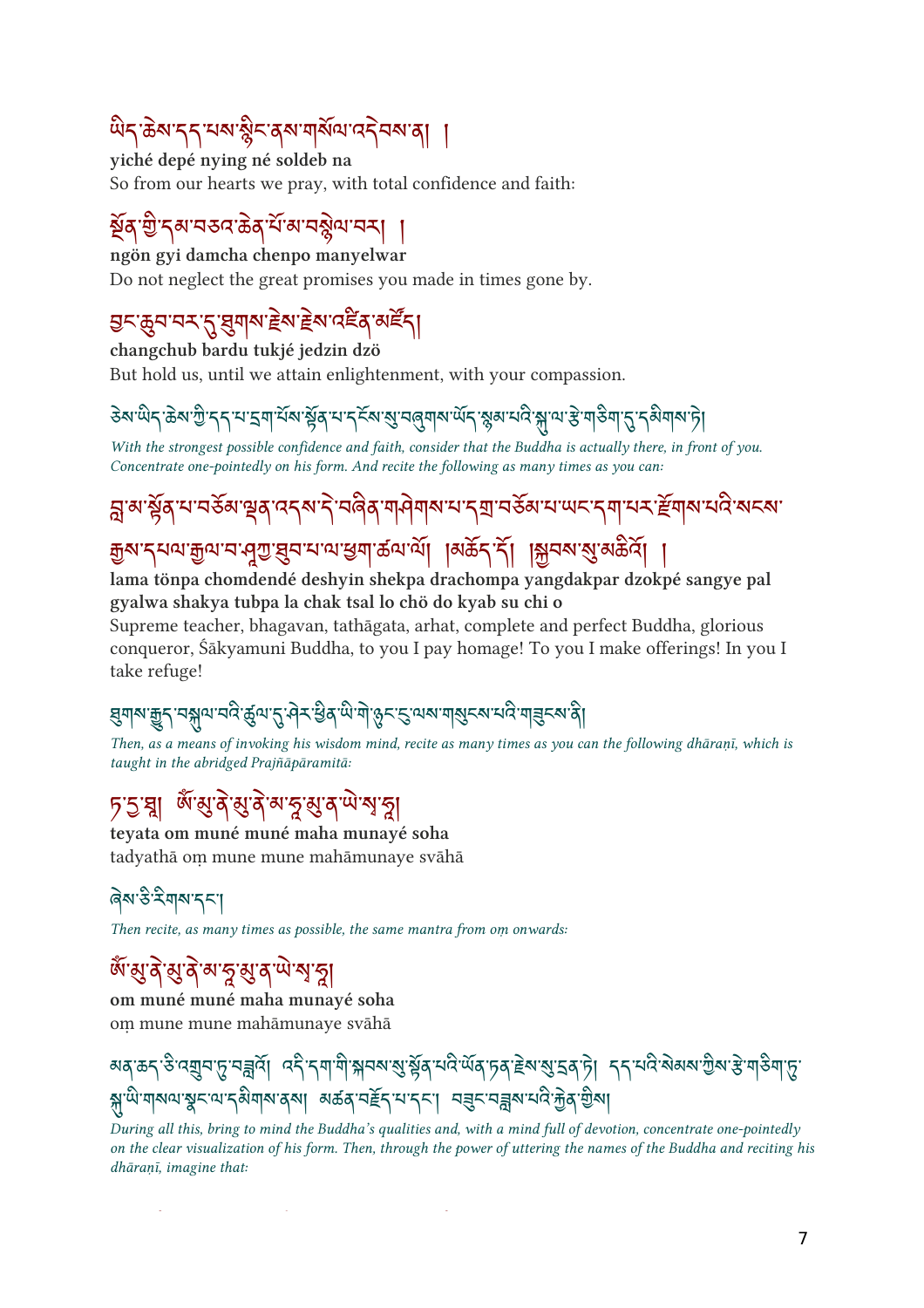# $\beta$ g ଏଓ ନ୍ୟୁ ଏବା ଏ ଏ ଏ ଏ ଏ ଏ ଏ ଏ କ୍ଷି ବ୍ୟାବା ଏଓ କ୍ଷି ମାନ୍ୟ ଉର୍ଥ ଏ ଏ ଏ ଏ ଏ । ଏ ସବା ବର୍ଷ ସବା ବର୍

#### ง ลีก กรรด รว กทุกเข้า

tönpé ku lé yeshe kyi özer natsokpé nangwa chenpö dak dang semchen tamché kyi dribpa tamché sal shying

From the Buddha's body there emanates a great radiance, of multi-coloured rays of wisdom light, dispelling all our own and others' obscurations,

## त्रिण नाकर्ण नाराणकारी लये हिला नावेब टै ग्रैल हे त्र कार्त्रचा नाराज वेबे नन नववा।

tekpa chenpö lam gyi yönten tsulshyin du kyé té chirmidokpé sa nönpar gyur And causing all the genuine qualities of the Mahāyāna path to arise within us, so that we attain the level of perfection from which we will never return again to saṃsāra.

་ར་་ས་་བོན་པར་འོ། ན་མཚམས་མས་་མལ་སོགས་མད་པ་དང་། བ་ོད་ ི་གས་དང་། ི ང་ <u>৾</u>हेभ्ददम् तृ कुछेदर्दयाया क्लेषादवाञ्चार्केषाबा देखले यानेपालयरु अर्कुरायकु अर्चात्रा संयाबाद्यदेखादा  $\frac{1}{2}$  $\frac{1}{2}$ ેકેને ઉંચાનને નેતીની પૈનીનાને કોન વેબએ મું અને ઉત્તે ઉત્તકોનો ને 39 તાજા શિચારીને તાન ઉત્ત

Diligently apply yourself to this practice, as much as you can. In between sessions, practise mandala offering, and recite, to the best of your ability, whichever sūtras you prefer, such as the Praises of the Buddha, White Lotus of Compassion, Lalitavistara, Jātaka Tales, or The One Hundred and Eight Names of the Tathāgatas. Dedicate your sources of virtue towards unsurpassable awakening and recite prayers of aspiration.

# $\epsilon$ ံ ၁၂ ၅၅၅၅ ရွှစ် ၁၁၈ ၁၁၈  $\eta$ ရဲမျှ ၂ ရွှေ့ရေး၊ ၂ ရွှေ့) ၂ ရ

deshek sé ché kün gyi tukkyé dang Like all the buddhas and their heirs  $-$  in enlightened intention,

## <u>ละว่า มีจ่างจาลิต 13 สิง กร ซิก|</u>

dzepa mönlam khyen tsé nüpé tsul And in activity, aspiration, wisdom, love and capacity,

#### ङ्गबेद'षे'मेष'ङ्ग'द्र्युव'ङै'द5'या ।

lamé yeshe gyutrul chindrawa

In these and all the ways unsurpassable wisdom manifests —

#### ן נודו דור דור של דור דור דור דור דור דור דור

dendra khonar dak sok gyurwar shok May I and every other being too come to be exactly as they are!<sup>[1](#ref1)</sup>

ञ्चैन पशायकर्णा ५,५१ पद्मा गान्नेनरू गुरुषु द्वान्ने ५,५२ अ. नद्दन नन्दन नन्द। अकर्ष अ. लन् छेर्नु नन्दन् अ. त નેલુંગીએ તાને ગ્રી.ભાનને ઊંચા જાનીએ ત્રવ્યુચ હતું તેવે બામીવાર્ક રેન્ચાનન રીજા કે લેન કીન તાનાન રી.મીચા ઊંનન રી जनानन आग्नै  $\beta$ अर्जिय से हेले नारेने जलहादेन अनाल नश्चैने नार कीनानल नश्च है। यित्रानंबिल जी जन्या मैना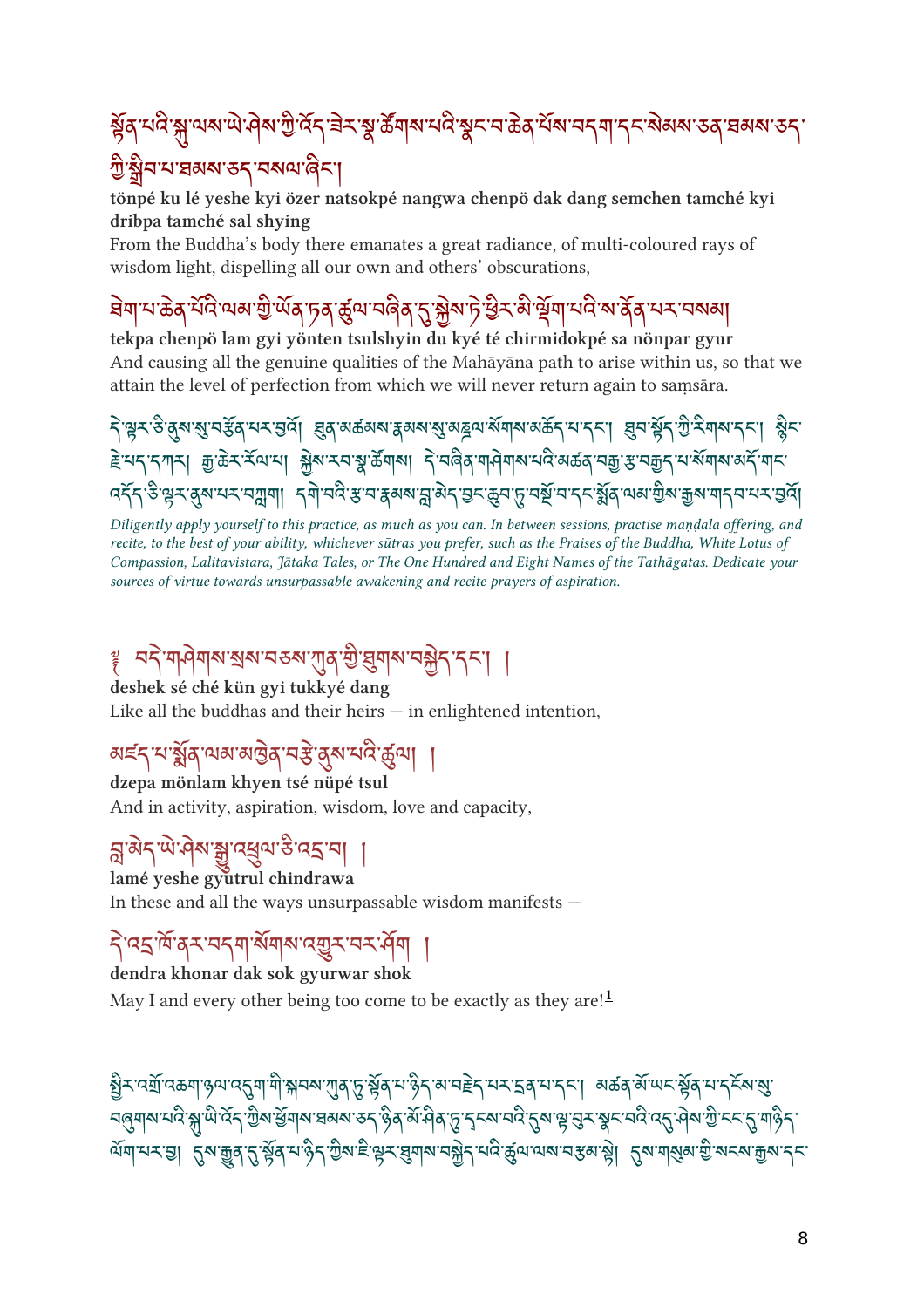ลิ้ว ซึ่ง ตลง ไทร์ อุจุ ๆ รุ่งจ.กิ.ริจ. 57 ธ.ศ. 55 ต.ที.ที่ได้ท.ก.ริร ซึ่ง กิ.ชอง 19 ก.ค. ไจ.ก.จ.ร. हैर्निगलर् सेवेन्ट्रेन बुसाइन् बुसालका निवार्धी ने सुनिन्न । अने सन् ले हैन्। तक्षितादेवनामाठा वैद्यार्थन कर्वन <u>{พันธรรมราชิง สิ่ง (วินซึรา)| พร้าไจปลูได้ราชิง (จิตั้งตอง สุขาวจุดเดิปปอร์จูกติราชิง (</u> कैन कर्व नारायव्यास्व छन् व्यासेन नन् उर्जीन नावार दिवा वैद्यानार्थन्याता । नन् दैन्छैव नार नर्दन्याउन् ज्ञवा શ्মহ্মাক্কুমাদ্বঝ্মাতন্ বেহ্ৰুহাৰিন। শৰ্ হয়মাবন্ধ ক্লুনাবিভ্ৰম্ভ্ৰমানুমুখি ক্লুনাৰ্যাপ্তিন সংকাক্কুমানীৰ বি त्र क्षेत्र अवस्त्र रोनार झैरी न अकृती ? क्षेत्र न रोर | जनिन्छ उर्दा स्वयं न क्ष्य क्षेत्र स्वयं ये क्षेत्र अप<br>तर्फल अवस्त्र रोनार झैरी न अकृती ? क्षेत्र न रोर | जनिन्छ उर्दा स्वयं न क्ष्य क्षेत्र समये वेबल भै क्ष्वे न क ન તસન રુત વર્ષા ગુર્ માન સંસ્થાન રુત ઉત્તન રીત્રી કેનાન નર્સન ન વે નર્નાનાન બ બર્જન નને ત્રીન નને હજીને ન The strip of the strip of the strip of the strip of the strip of the strip of the strip of the strip of the str ।ଏବ ୩୦୩ ମଞ୍ଜିନ ନିଜୀନ ନାମ ମାନି ମାନି । ଏହି ମାନି ମାନ ମାନି ନିଜୀ ନାମ କିମା ମାନିବାରେ ୨ ମିନି ମାନ ମାନିକ ବା ୴ବ ବ୍ୟବସ୍ଥିତ । ଏକ ବ୍ୟବସ୍ଥା ମାଧ୍ୟ ସ୍ଥାନ ବ୍ୟାସ୍ଥିତ ସ୍ଥାନ କରିଥିବା ବ୍ୟାକ୍ରମ ବିସାରିକ ସାଥା । ଏହି ସାକ୍ଷିଥିବା ସ *ॸ्*॰िले॰भ्लगमी॰क्ष्यःषड्रेन्४ः अङ्क्ष्यःसङ्क्ष्यः अञ्चन्ध्रः अस्य अस्य अत्य

In general, whatever you are doing, whether it is moving, walking, sleeping or sitting, you should constantly remember the Buddha. Even at night, when you go to sleep, consider that the radiance of the Buddha's form illuminates the whole of space in every direction, lighting it up as brightly as during the day. At all times, emulate the buddha's actions from the moment he first generated the mind of awakening, and follow the example of the buddhas and great bodhisattvas of the past, present and future. Maintaining your commitment to precious bodhicitta, without ever allowing it to waver, exert yourself as much as possible in the bodhisattvas' conduct in general, and in the practices of śamatha and vipaśyanā in particular, so as to make meaningful the freedoms and advantages of this human existence. It is said in several sūtras that merely hearing the name of our teacher, the Buddha, ensures that one will gradually progress along the path to great enlightenment, without ever falling back. It is also said that the dhāraṇī revealed above is the source of all the buddhas. It was through the force of discovering this dhāraṇī that the King of Śākyas himself attained enlightenment, and that Avalokiteśvara became the supreme of all the bodhisattvas. Through simply hearing this dhāraṇī, a vast accumulation of merit will easily be gained and all karmic obscurations will be purified, and when it is recited, obstacles will not occur. This has been taught in the Abridged Prajñāpāramitā. Other teachings say that by reciting this dhāraṇī only once, all the harmful actions you have committed throughout eight hundred billion kalpas will be purified. They say that it possesses boundless qualities such as these and is the sacred heart-essence of Buddha Śākyamuni. The ways to generate faith and exert oneself in the practices of śamatha and vipaśyanā are explained elsewhere.

*ৰিম্মানেই বিমন্ত্ৰা*ন শাৰ্ষ্ম ৰ্ম*ৰ্ম বিমন্ত্ৰি* ৰাইন অনন্দৰ্ম ৰাজ্য কৰি বিৰুদ্ধে বিৰুদ্ধে বিদ্যালীৰ বিভিন্ন হৈছে <u></u>བঙম'ট়'ৰ্ব'চৰ্'ন্ড'নক্ল্মণ'ন'থ্যিন'ণ'বহুশৰ্ম'মবি'ষ্ট্ৰন'্ন্ড'ক্তম'খ্যন'ৰ্ন্ম'ৰ্ক্ট'ৰ্ট'ক্ট'ৰ্ম'যুথ'মবি'ক্ল'বইশ্ৰম'ৰ্ন্ નને જાનને જ્વે તો ફીર્વાર્ગ નને જ્વે નનના અનીઅનેતા તેને કોર્સ્સ તો ક્ષેત્ર નનન્ન જૈન ? તૈનનનન જ્વે હેતા ຽমমে:ব্ৰুম্মীম্মাৰমুখমেন্মেই বুৰ্মা স্থিৰ মাৰ্জিয়ামাৰীস্ত্ৰীয় বুৰ্মাইনস্কুমা প্ৰমান্ত্ৰ স্থায়াৰ बेद रुबाददेव पानुगुदे हेबादड्या बे बबादहबादुडू बार्जु बर्ढेबा हार्दे हे दयव युवायी दे बेवायुव ढेंगबार्के पुदि 35 AI (19,39 31 AI ST) अपने कहा का उन्होंने कर्ष नारे थी नारा लोग करा नदीन जा तीन नान नजीश नाउने था की र <u>الله العام 1948 م الذي الذي يوم عام 1958 والذي التي التي يوم المعام 1954 م 1954 والتي يوم الذي المؤمر 1954 وال</u> र्वेदी ता द्वीत तथा तीन तार तथा को प्रयालक स्थान का तावत्व ? उच्ची तत्र की र व्या | ||

The intention to compose this text first arose due to the persistent encouragement of Ön Orgyen Tenzin Norbu, who is a holder of the treasury of threefold training, and who accompanied his request with the offering of auspicious substances. More recently, the same Ön Rinpoche sent Tulku Jikmé Pema Dechen, with gifts of gold and other auspicious substances, saying, "Please finish it quickly." At the urging of these two great masters, I, Mipham Jamyang Gyatso, a follower of Śākyamuni with unshakeable faith in the supreme teacher and is a Dharma teacher in name only during this final age, composed this at Phuntsok Norbüi Ling at the foot of Mount Dza Dorje